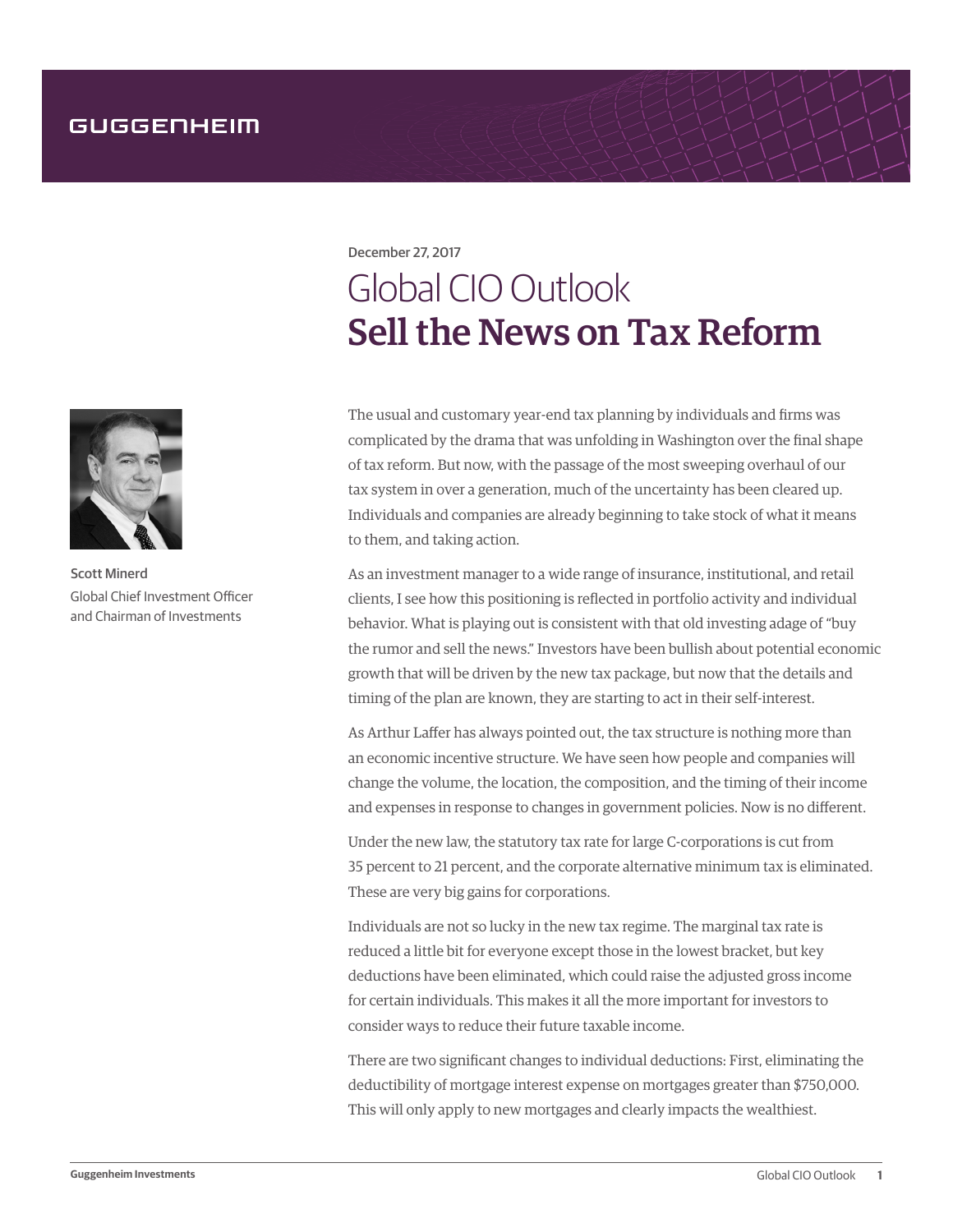"As we shift into a lower-tax regime in 2018, especially for corporations, we have been observing clients engaging in more aggressive taxloss selling before lower tax rates kick in next year."

Second, capping the combined state and local income tax (SALT) deduction and property tax deduction to \$10,000. This is a big limitation in states where home values are high and/or state and local income taxes are high.

A couple of things that we see happening prior to year-end is that entities are generally planning to defer income if they will be taxed at a lower rate in the future, or prepay certain taxes that are applicable in 2018, including property taxes in high property tax states. (Readers should please consult a tax professional for applicability.)

Tax-loss harvesting has always been an important tool for income management. As we shift into a lower-tax regime in 2018, especially for corporations, we have been observing clients engaging in more aggressive tax-loss selling before lower tax rates kick in next year, because tax losses are more valuable in a higher-tax environment.

The new tax bill has had a perverse and unanticipated impact on corporate investor behavior related to distressed securities, including for life insurance companies. Corporate investors often carry securities at impaired values but choose not to realize the loss for varying reasons. Under the expiring tax regime, the value of a loss on an impaired security is the full impairment value times the corporate tax rate of 35 percent, but under the new regime it will only be worth the impairment value times the new corporate tax rate of 21 percent. With the loss worth more under the existing tax regime than under the new one, corporate investors are motivated to sell the impaired security now. The strong incentive to sell impaired securities before Jan. 1, 2018, has shifted some of the pricing power to the next available buyer. Recognizing this, a willing buyer can bid a slightly lower price on an already impaired security. Interestingly, in this case the buyer and the seller's interests are aligned because both want a lower price on the security. A lower price increases the value of the tax loss for the seller, and boosts the return for the buyer. These conditions are rarely in place, and we believe investors should take advantage of them before the year is over.

There may be some market impact as we see this activity take hold on a wider scale. While these tax-loss harvesting decisions could be made simply on the basis of cost relative to current market value, it makes sense to think more strategically, now and in the future.

Who are the best candidates for tax-loss harvesting in light of the new tax legislation? Investors may want to consider companies with significant debt burdens, such as those in the oil and gas industry, materials, and media (scan your portfolio for B-rated or CCC-rated companies). For these industries, the positive impact of a lower corporate tax rate will likely be negated by other provisions of the tax law.

Most importantly, higher-leveraged companies will be affected by the inability to deduct interest expense above 30 percent of earnings before interest, taxes, depreciation, and amortization (EBITDA). By our calculations, several companies